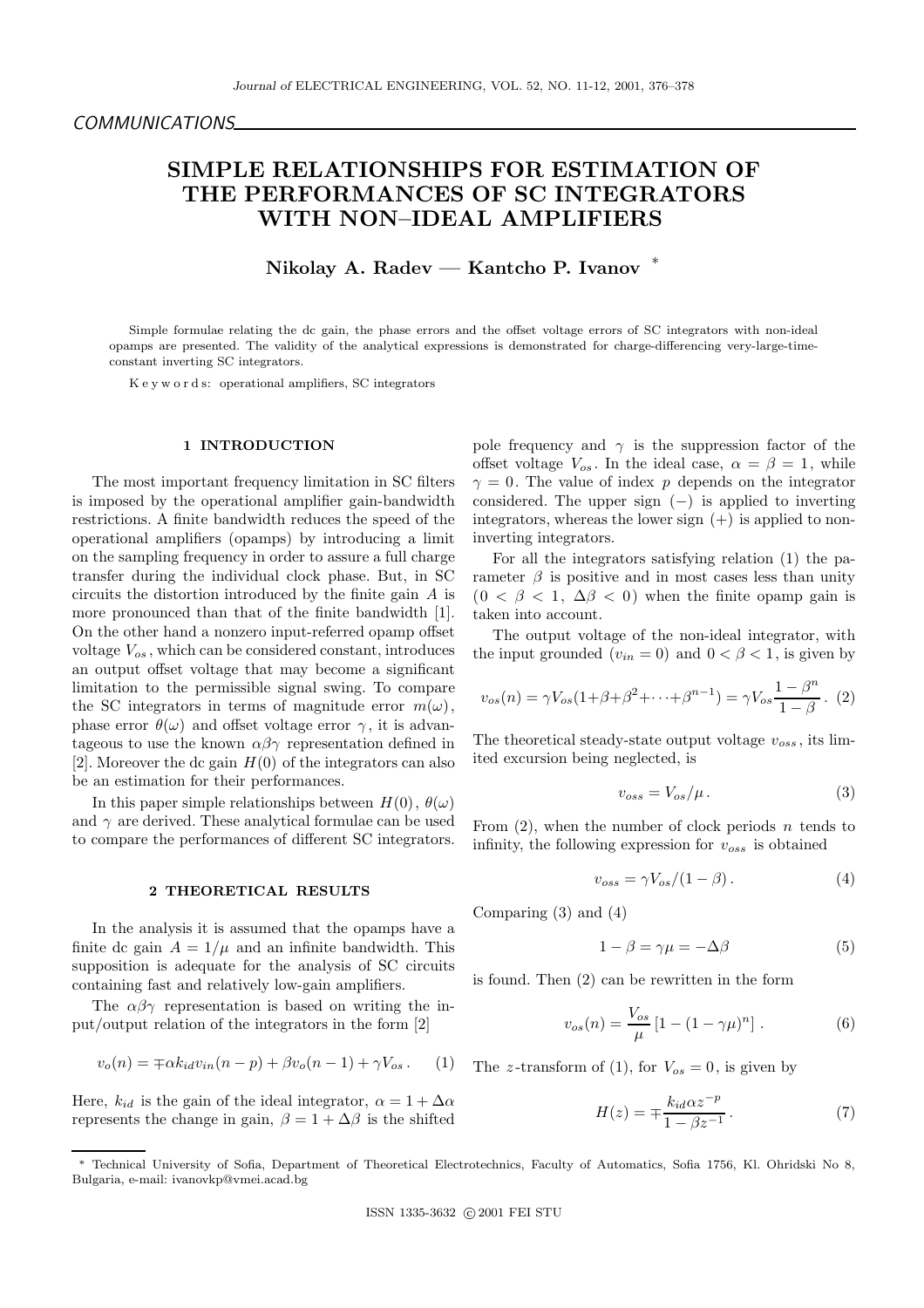**Table 1.** Comparison of SC integrators in terms of  $H(0)$  and  $\alpha$ 

| Integr.  | DC gain $H(0)$                                | $\alpha$     |
|----------|-----------------------------------------------|--------------|
| Fig. $1$ | $k(1-2\mu)$<br>$\mu(5+6k)(1+\mu)$             | $1-4\mu$     |
| Fig. $2$ | $0.5k(1-2\mu)$<br>$\mu(1+k)[1+(2.5+1.5k)\mu]$ | $-(4+3k)\mu$ |
| Fig. $3$ | 0.5k<br>$\mu^2(2.5+5.5k)$                     | $1-2k\mu$    |

**Table 2.** Comparison of SC integrators in terms of  $\gamma$  and  $\theta(\omega)$ 

| Integr.  |                                                  | $\theta(\omega)$                                          |
|----------|--------------------------------------------------|-----------------------------------------------------------|
| Fig. $1$ | $k(2.5+3k)(1-\mu)$<br>$\overline{(1+k)(1+1.5k)}$ | $\mu k(1.25+1.5k)$<br>$(1+k)(1+1.5k)\tan(\omega T/2)$     |
| Fig. $2$ | $k[1+0.5(1-k)\mu]$<br>$1+1.5k$                   | $0.5\mu k$<br>$(1+1.5k)\tan(\omega T/2)$                  |
| Fig. $3$ | $k(2.5+5.5k)\mu$<br>$(1+k)(1+1.5k)$              | $0.5\mu^2 k(2.5+5.5k)$<br>$(1+k)(1+1.5k)\tan(\omega T/2)$ |

At dc the transfer function of the integrator is reduced to

$$
H(z)|_{z=1} = H(0) = \pm \frac{k_{id}\alpha}{1-\beta} = \pm \frac{k_{id}\alpha}{\Delta\beta}.
$$
 (8)

The sensitivity of the integrator's output to the opamp offset voltage  $V_{os}$  (the offset caused drift) can be evaluated by the number of clock periods  $n_q$  for which the output voltage  $v_{os}(n_q)$  reaches the value  $qV_{os}$   $(q < 1)$ with the amplifier operating linearly. Thus, from  $(5)$ ,  $(6)$ and (8) we obtain

$$
n_q = \frac{\ln(1-q)}{\ln(1 \pm k_{id}\alpha/H(0))} \approx \pm \frac{H(0)}{k_{id}\alpha} \ln(1-q) \quad (9)
$$

for  $\ln(1 \pm x) \approx \pm x$ .

The phase error of the integrator is given by [2]

$$
\tan \theta(\omega) \approx -\frac{\Delta\beta}{2} \operatorname{cotan}(\omega T/2) \tag{10}
$$

where  $T$  is the sampling period. Combining  $(10)$  with  $(5)$  and  $(8)$  we have

$$
\tan \theta(\omega) \approx \mp \frac{k_{id}\alpha}{2H(0)} \operatorname{cotan}(\omega T/2) = \frac{\gamma \mu}{2} \operatorname{cotan}(\omega T/2)
$$
\n(11)

and

$$
H(0)\gamma\mu/\alpha = \mp k_{id}.
$$
 (12)

This relationship which for  $\alpha \approx 1$  is reduced to

$$
H(0)\gamma\mu \approx \mp k_{id} \tag{13}
$$

enables us to calculate the suppression factor  $\gamma$  if the dc gain  $H(0)$  is preliminarily known.

Let us consider two SC integrators with the same gain  $k_{id}$  and with the same opamp dc gain  $A = 1/\mu$ . Then, from (9) and (11) the following relationships are obtained

$$
\frac{H_1(0)}{H_2(0)} = \frac{\alpha_1 \tan \theta_2(\omega)}{\alpha_2 \tan \theta_1(\omega)} = \frac{n_{q1}\alpha_1}{n_{q2}\alpha_2} = \frac{\alpha_1\gamma_2}{\alpha_2\gamma_1}.
$$
 (14)

For  $\alpha_1 \approx 1$ ,  $\alpha_2 \approx 1$  and  $\theta \ll 1$ , formula (14) can be rewritten as

$$
\frac{H_1(0)}{H_2(0)} \approx \frac{\theta_2(\omega)}{\theta_1(\omega)} \approx \frac{n_{q1}}{n_{q2}} \approx \frac{\gamma_2}{\gamma_1}.
$$
 (15)

The above formulae suggest that the preliminary knowledge of the values  $H_i(0)$  can be used to compare the performances of different SC integrators in terms of phase error, offset error and offset caused drift.

# 3 COMPARATIVE STUDY OF SOME INVERTING SC INTEGRATORS

In order to demonstrate the validity of relationships (12) and (15), three charge-differencing (CD) very-largetime-constant (VLT) inverting SC integrators are considered:

- 1. the basic uncompensated Lin-92 integrator [3];
- 2. the gain-and-offset compensated (GOC) Lin-92 integrator [3];
- 3. the GOC integrator proposed in [4].

Figures 1 to 3 show the above integrators. In addition to the clock phase 1 and 2, the integrator from Fig. 3 requires two non-overlapping clocks, e and o, shown in Fig. 3b. The output voltage  $V<sub>o</sub>$  is sampled in phase  $2o =$  $2 + o$ . The derived approximate expressions for  $H(0), \alpha$ ,  $\gamma$  and  $\theta(\omega)$  of the three integrators are summarized in Table 1 and Table 2, for  $Ca_1 = 1.5$ ,  $C_1 = Ca_2 = C_h = 1$ and  $k = C_1/C_A$ .

Substituting the corresponding expressions for  $H(0)$ ,  $\alpha$ and  $\gamma$  from these tables into (12), we get for  $\mu \ll 1$  and  $k < 1$ :

$$
H_1(0)\gamma_1\mu/\alpha_1 \approx -k_{id}(1+6\mu^2) \approx -k_{id},\qquad(16a)
$$

$$
H_2(0)\gamma_2\mu/\alpha_2 \approx -k_{id}(1+k\mu) \approx -k_{id},\qquad(16b)
$$

$$
H_3(0)\gamma_3\mu/\alpha_3 \approx -k_{id}(1+2k\mu) \approx -k_{id}. \qquad (16c)
$$

From (15) and tables 1 and 2 we obtain

$$
\frac{H_2(0)}{H_1(0)} \approx \frac{\theta_1(\omega)}{\theta_2(\omega)} \approx \frac{\gamma_1}{\gamma_2} \approx \frac{2.5 + 3k}{1 + k} = 2.53, \quad (17a)
$$

$$
\frac{H_3(0)}{H_1(0)} \approx \frac{\theta_1(\omega)}{\theta_3(\omega)} \approx \frac{\gamma_1}{\gamma_3} \approx \frac{2.5 + 3k}{\mu(2.5 + 5.5k)} = 474, (17b)
$$

$$
\frac{H_3(0)}{H_2(0)} \approx \frac{\theta_2(\omega)}{\theta_3(\omega)} \approx \frac{\gamma_2}{\gamma_3} \approx \frac{1+k}{\mu(2.5+5.5k)} = 187 \quad (17c)
$$